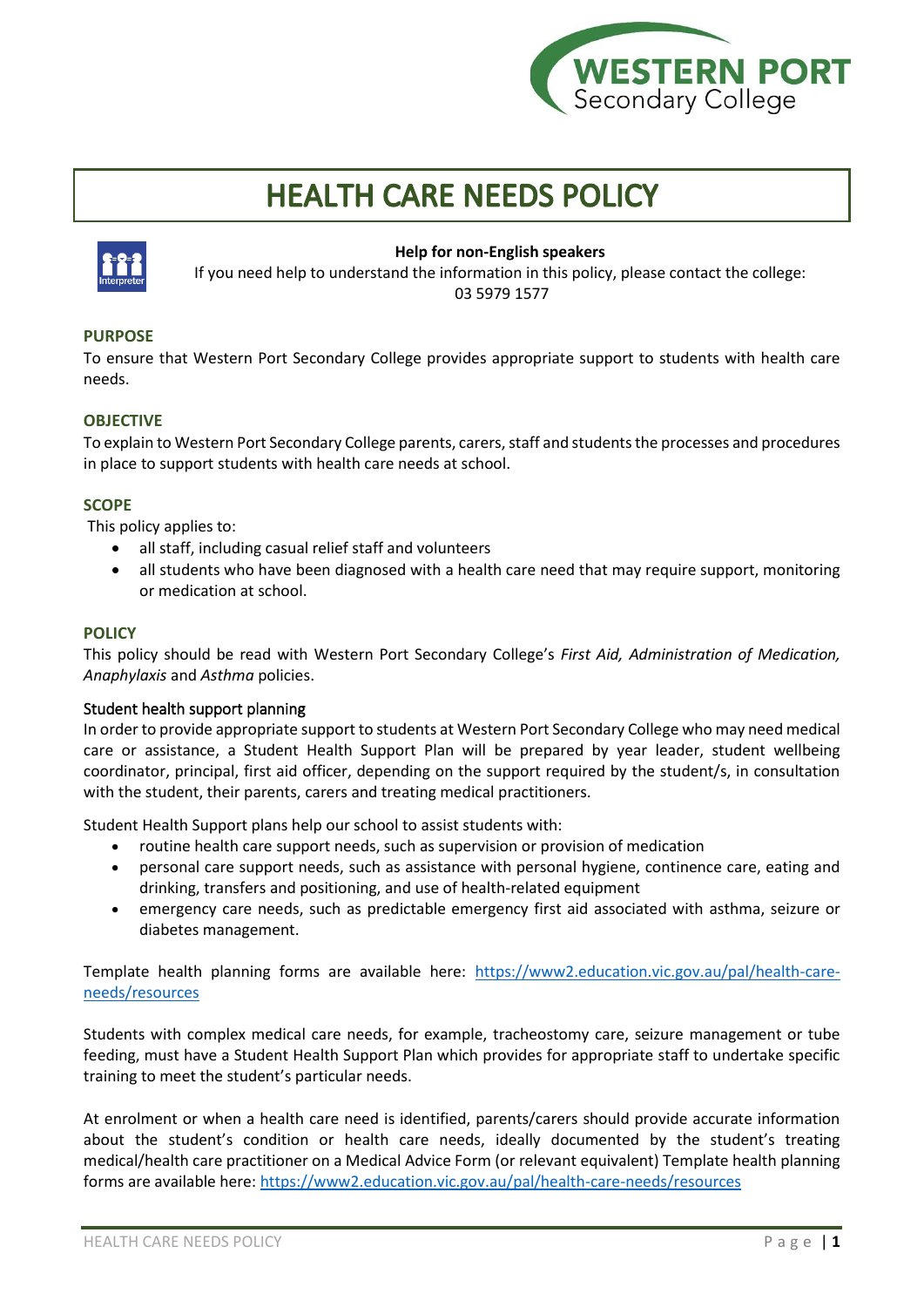

Western Port Secondary College may invite parents and carers to attend a Student Support Group meeting to discuss the contents of a student's Health Support Plan and assistance that the student may need at school or during school activities.

Where necessary, Western Port Secondary College may also request consent from parents and carers to consult with a student's medical practitioners, to assist in preparing the plan and ensure that appropriate staff understand the student's needs. Consultation with the student's medical practitioner will not occur without parent/carer consent unless required or authorised by law.

Student Health Support Plans will be reviewed:

- when updated information is received from the student's medical practitioner
- when the school, student or parents and carers have concerns with the support being provided to the student
- if there are changes to the support being provided to the student, or
- on an annual basis.

### Management of confidential medical information

Confidential medical information provided to Western Port Secondary College to support a student will be:

- recorded on the student's file
- shared with all relevant staff so that they are able to properly support students diagnosed with medical conditions and respond appropriately if necessary.

#### **COMMUNICATION**

This policy will be communicated to our school community in the following ways:

- available publicly on our school's website/Compass portal
- included in staff induction processes and staff training
- included in staff handbook/manual
- included in transition and enrolment packs
- discussed at parent information nights/sessions
- reminders in our school newsletter
- hard copy available from school administration upon request

#### **FURTHER INFORMATION AND RESOURCES**

- the Department's Policy and Advisory Library:
	- [Health Care Needs](https://www2.education.vic.gov.au/pal/health-care-needs/policy)
	- [Health Support Planning Forms](https://www2.education.vic.gov.au/pal/health-care-needs/resources)
	- [Complex Medical Care Supports](https://www2.education.vic.gov.au/pal/health-care-needs/guidance/complex-medical-care-supports)
	- [Child and Family Violence Information Sharing Schemes](https://www2.education.vic.gov.au/pal/information-sharing-schemes/policy)
	- [Privacy and Information Sharing](https://www2.education.vic.gov.au/pal/privacy-information-sharing/policy)

#### Local policy

• Medication policy

#### **POLICY REVIEW AND APPROVAL**

| Policy last reviewed       | 30/10/2021 |
|----------------------------|------------|
| Approved by                | Principal  |
| Next scheduled review date | 30/10/2024 |